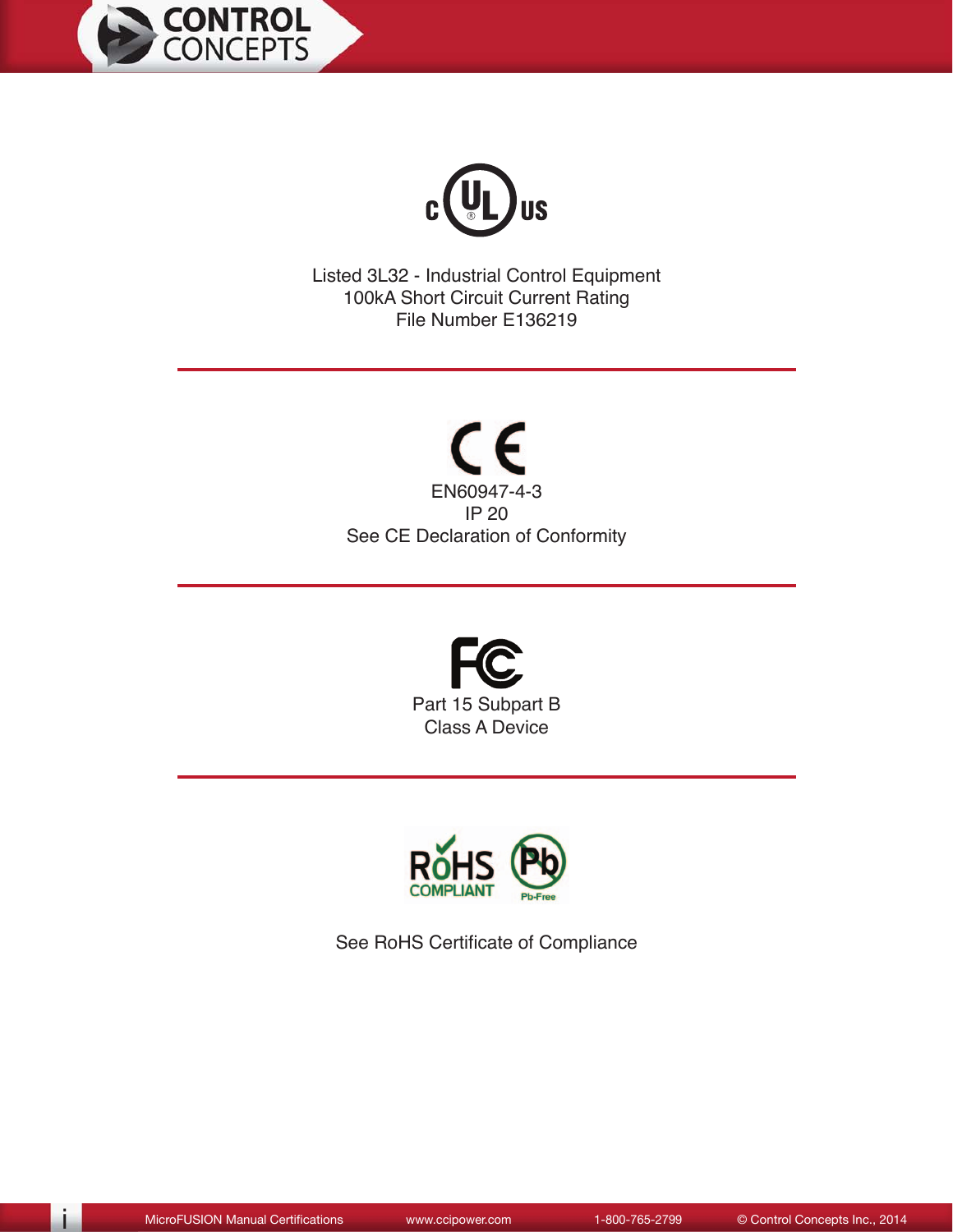# DECLARATION OF CONFORMITY

MicroFUSION Series SCR Power Controller

Control Concepts, Inc. 18760 Lake Drive East Chanhassen, MN 55317 USA



Declares that the following product: Designation: MicroFUSION Series Power Controller Model Numbers: Model uF, followed by 1 or 3, followed by HX or SX, followed by T or R or 4DY or 6DY or 64Y or 6ID, followed by A through Z, followed by any number or letter, followed by numbers -01 through -80, followed by "-" and numbers and/or letters Classification: Solid State Power Controller, Class I, Pollution Degree II Rated Voltage: 24 - 600 Vac Rated Frequency: 45 - 65 Hz Meets the essential requirements of the following European Union Directive(s) using the relevant section(s) of the

normalized standards and related documents shown:

EN 60947-4-3: 2007 Low-voltage switchgear and controlgear

#### EMC Directive 2004/108/EC

-EN 61000-6-2: 2005

 -EN61000-4-2: 1995 + Amendments A1:1998 + A2: 2001 ESD Immunity -EN61000-4-3: 2006 Radiated Immunity  $-EN61000-4-4: 2004 + Corrigendum 2004$  -EN61000-4-5: 2006 Surge Immunity -EN61000-4-6: 2007 Conducted Immunity -EN61000-4-8: 1993 + Amendment A1: 2001 Magnetic Field Immunity<br>-EN61000-4-11 Second Edition: 2004 Metal Muslim Multage Dips & Interruptions -EN61000-4-11 Second Edition: 2004 -EN 61000-6-4: 2007 Conducted & Radiated Emissions

Note 1: All power terminals must be populated as to keep the controller touch safe to comply with EN 60947-4-3.

\_\_\_\_\_\_\_\_\_\_\_\_\_\_\_\_\_\_\_\_\_\_\_\_\_\_\_\_\_\_\_\_\_\_\_\_\_\_\_\_\_\_\_\_\_\_\_\_\_\_\_\_\_\_\_\_\_\_\_\_\_\_\_\_\_\_\_\_\_\_\_\_\_\_\_\_\_\_\_\_\_\_\_\_\_\_\_\_\_\_\_\_\_

- Note 2: Controller must be mounted in a shielded enclosure to comply with EMC Directive 2004/108/EC.
- Note 3: Controller must have appropriate line and control power filter to comply with EN61000-6-2.

Third party conformance testing conducted by TÜV America.

TÜV SÜD America Inc. Suite 104 1774 Old Highway 8 NW New Brighton, MN 55112-1891

| Name of Authorized Representative: Cory Watkins |           |
|-------------------------------------------------|-----------|
| Title of Authorized Representative:             | President |

Date of Issue: April 2014

Place of Issue: Chanhassen, Minnesota, USA

 $\sqrt{1/2}$ Signature of Authorized Representative Date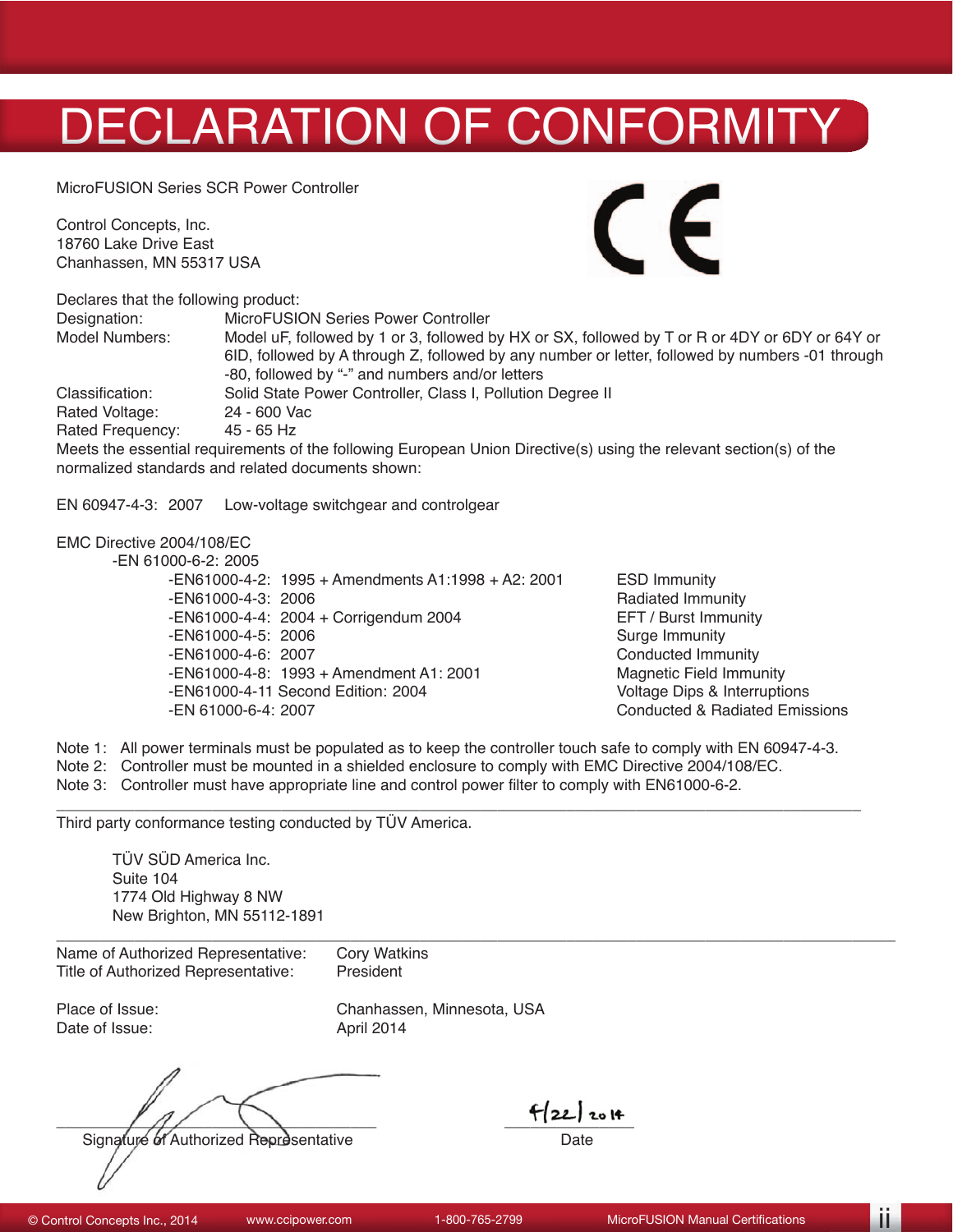

External EMI filters must be used in conjunction with the FUSION series power controllers to maintain CE immunity\* approval. The following filters were used during the immunity testing.

Universal input power:<br>
Schaffner filter<br>
Schaffner filter<br>
Schaffner filter Schaffner filter<br>P/N: FN 2030-3-06

P/N: FN 3270H-35-33

The Schaffner filter for universal input power, or it's equivalent, may be used as listed above. The line input power filter however, will need to be sized accordingly for your load. Please contact Schaffner EMC Inc. for help finding the appropriate filter.

Schaffner EMC Inc. 52 Mayfield Avenue | Edison, New Jersey 08837 / USA T 1-800-367-5566 | T 732-225-9533 | F 732-225-4789 usasales@schaffner.com | http://www.schaffner.com/us

\*No filtering is required for emissions.

Wire filters as shown below:



\* Tests were conducted with Mean Well USA, Inc. 24 Vdc power supply model PD-65B

#### **1 Phase Controller**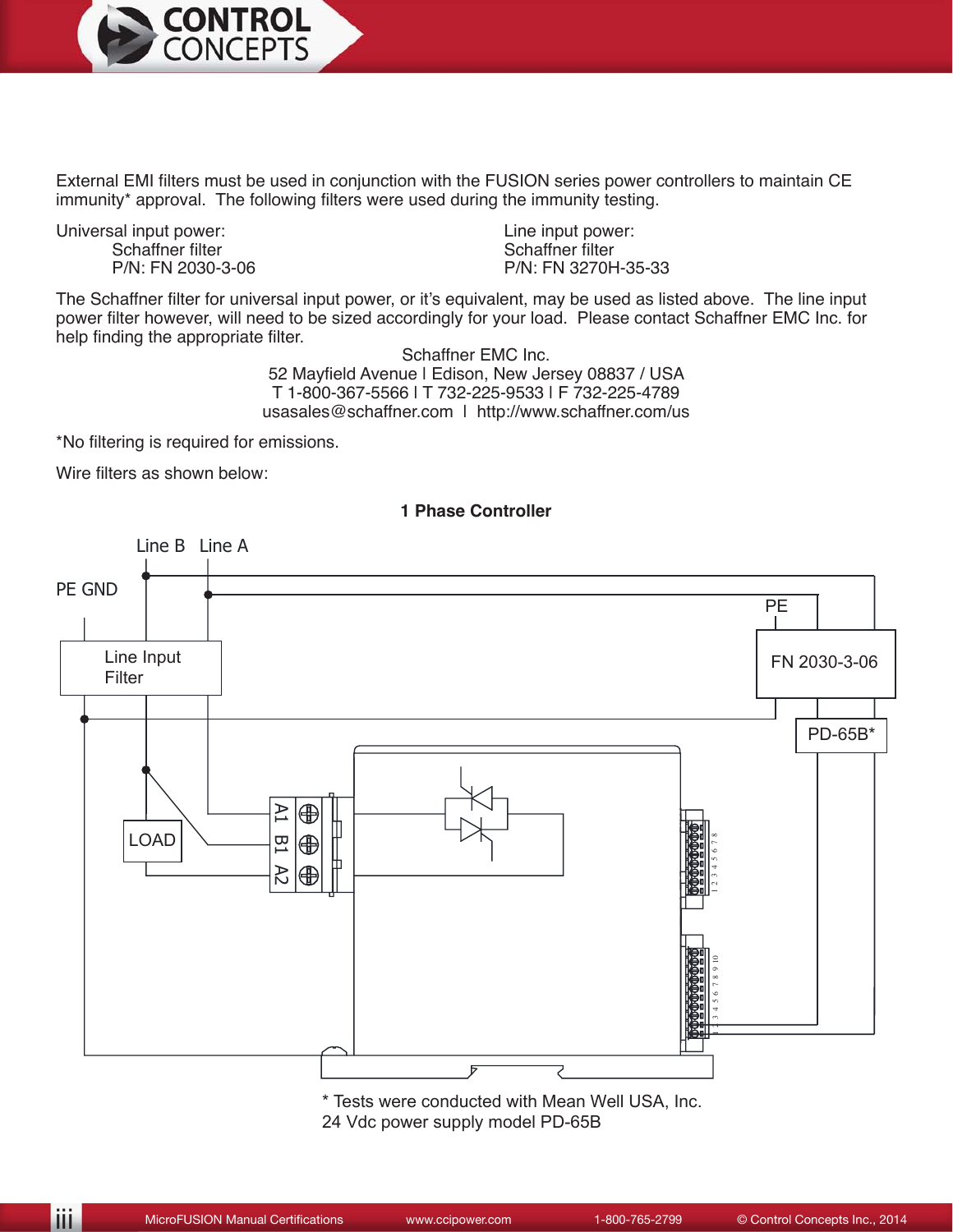**3 Phase Controller** 



Other wire diagrams are available, for models not listed here, by contacting Control Concepts, Inc.

### ATTENTION This product has been designed for class A equipment. Use of this product in domestic environments may cause radio interference, in which case the user may be required to employ additional mitigation methods. NOTICE

This product has been designed for environment A. Use of this product in environment B may cause unwanted electromagnetic disturbances, in which case the user may be required to take adequate mitigation measures.